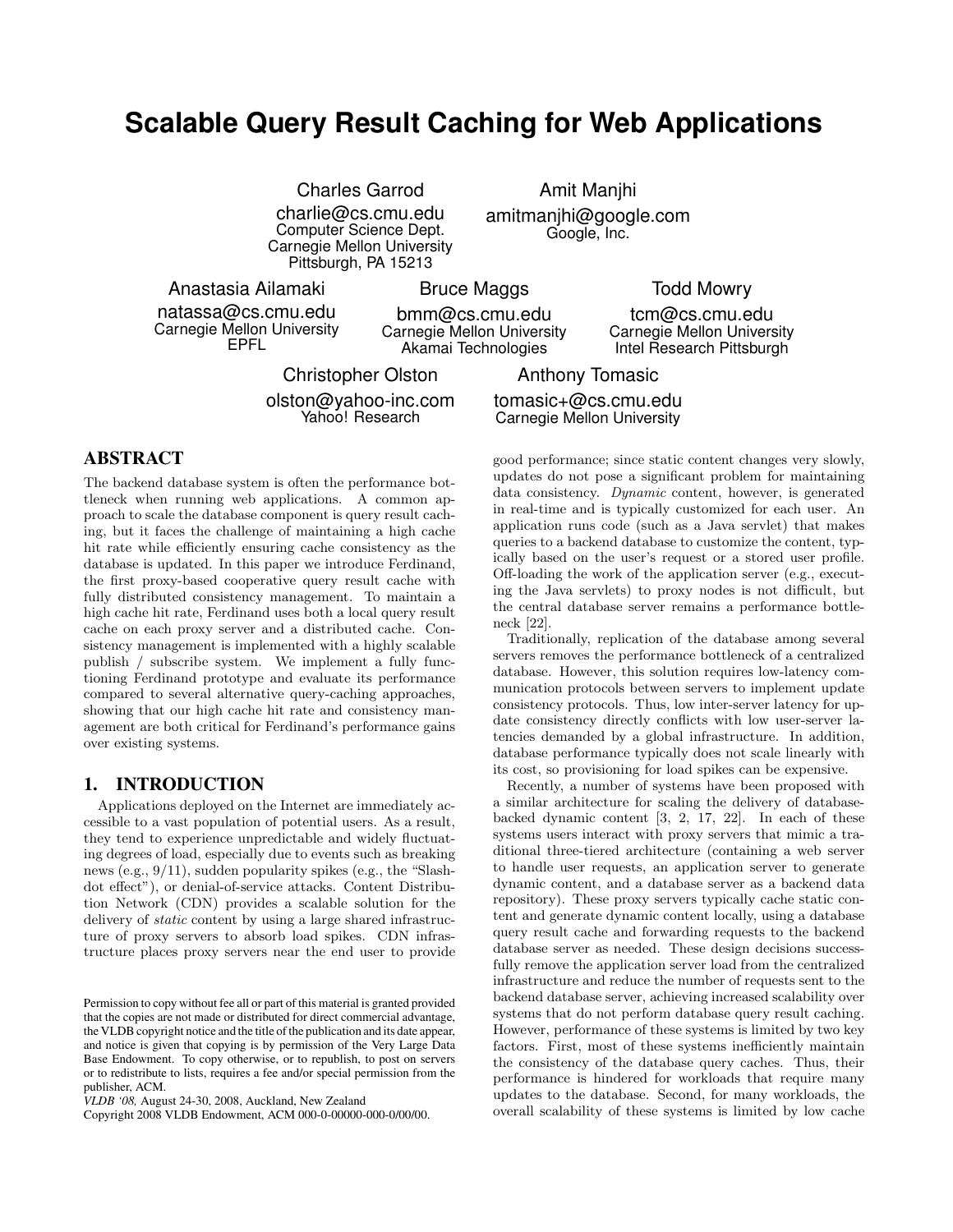hit rates.

In this paper we propose Ferdinand, a proxy-based database caching system with a scalable, fully distributed consistency management infrastructure. In Ferdinand the proxy servers cooperate with each other to shield queries from the centralized database. If a database query result is not present in one proxy's cache, the result might still be obtained from another proxy server rather than from the central database. Ferdinand maintains cache consistency using publish / subscribe as a communications primitive. In our design the backend database system tracks no information about the contents of each proxy cache and performs no extra work to maintain their consistency, effectively lifting the burden of consistency management off the centralized server.

We envision a number of scenarios in which Ferdinand might be used. A business might temporarily employ Ferdinand on its local network to cost-effectively provision for higher load during a promotion, or a growing company might use Ferdinand to delay a costly upgrade to their database system. Alternatively, a CDN-like company might offer Ferdinand as a subscription service, scaling the web application and backend database for its customers, the content providers. Our intent is for Ferdinand to improve the priceto-performance ratio in situations where additional database scalability is needed. To be practical for these scenarios Ferdinand is as transparent as possible to the web application and central database server. We do not require the web designer or application programmer to learn a new methodology or optimize their code for execution on Ferdinand. Indeed, the only change necessary to run an application on Ferdinand is to replace the application's original database driver with our own.

The contributions of this paper are:

- We introduce Ferdinand, a new cooperative proxy architecture for dynamic content delivery, using distributed database query result caching and scalable consistency maintenance.
- We describe offline techniques to analyze a web application and its database requests, showing how to efficiently use topic-based publish / subscribe to maintain the consistency of database query result caches.
- We implemented a complete Ferdinand prototype consisting of a JDBC driver, local and remote caches and cache policies, and a cache invalidation mechanism. The prototype uses industry standard publish / subscribe and DHT implementations.
- We evaluated the prototype by executing standard benchmarks on the Emulab testbed [27] and measuring results with standard metrics. Our prototype scales dynamic content delivery for these benchmarks by as much as a factor of 10 over non-caching systems and attains as much as 3 times the throughput of traditional query-caching implementations.

In Section 2 we describe the architecture of the Ferdinand system. Section 3 discusses the problem of efficiently mapping a web application's database requests into our scalable consistency management infrastructure and presents our approach for doing so. Section 4 describes our prototype implementation of Ferdinand, which we evaluate in Section 5.



Figure 1: High-level architecture of Ferdinand



Figure 2: Component diagram of a Ferdinand proxy server

Section 6 discusses related work and Section 7 concludes and discusses future work.

# **2. THE FERDINAND ARCHITECTURE**

This section describes the architecture of Ferdinand, including the design of the cooperative caching system and a high-level overview of its consistency management infrastructure.

The architecture of Ferdinand is shown in Figure 1. As with other proxy architectures, Ferdinand users connect directly to proxy servers rather than the centralized home server. Each proxy server consists of a static web cache, an application server, a database cache, and a cache consistency module. Unlike other architectures, Ferdinand proxy servers communicate with each other using a publish / subscribe infrastructure, and each proxy is also a member of a Distributed Hash Table (DHT) overlay.

The diagram in Figure 2 shows the interaction between components of a Ferdinand proxy server. The cache at each proxy is a map between each database query and a materialized view of that query's result. When a dynamic web application issues a database query, the proxy's local caching module responds immediately using the query result cache if possible. If the database query result is not present in the cache the DHT module hashes and forwards the query to the appropriate proxy server (the "master" proxy server for that query) in the DHT overlay. The master caching module at that proxy server similarly checks its database cache and responds immediately if possible. Otherwise the master forwards the database query to the central database server, caches the query result, and returns the result to the original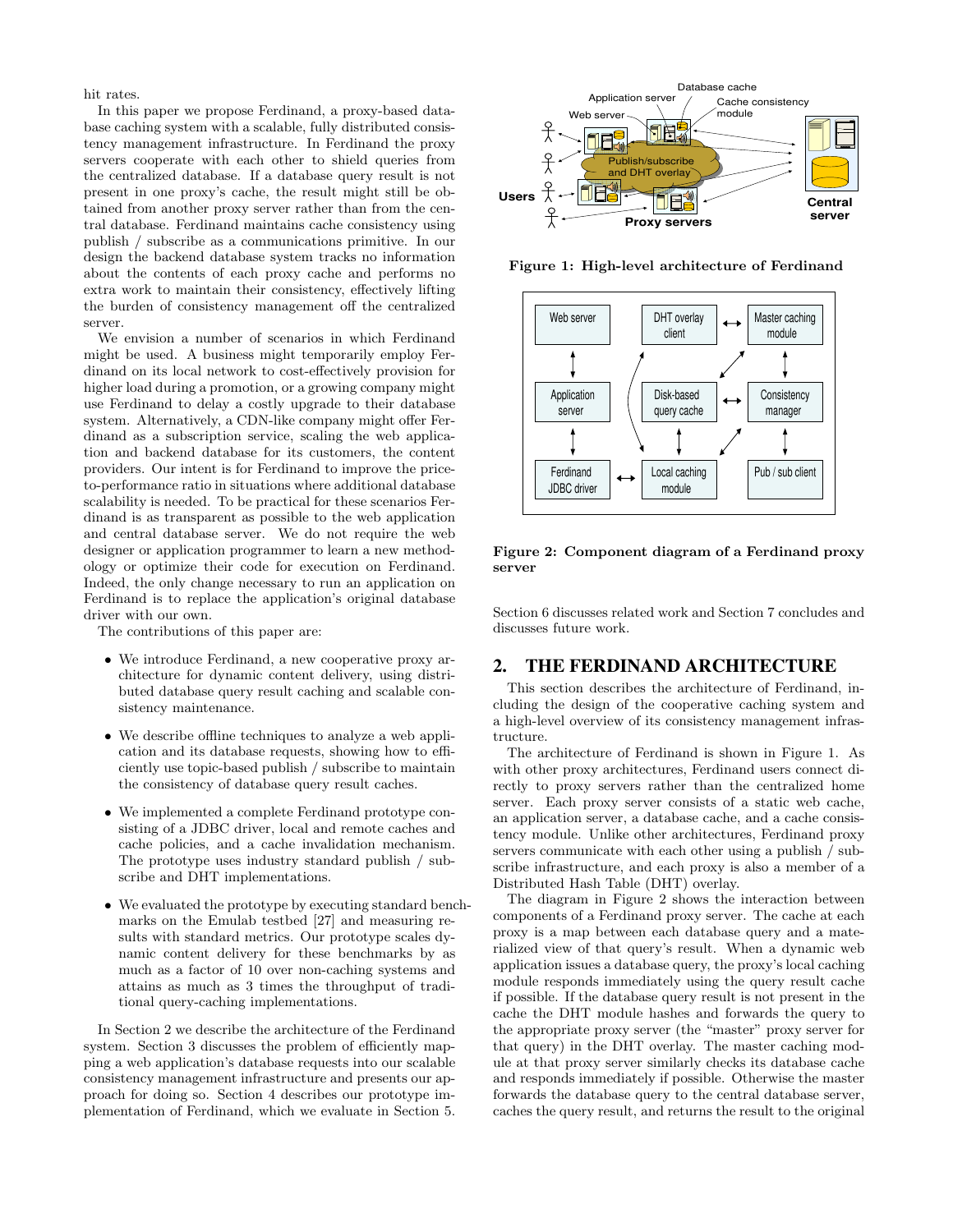proxy server which also caches the reply. Whenever a proxy server caches a database query result – whether for itself or as the master proxy server for that query – the consistency module first subscribes to some set of multicast groups related to that database query. (In Section 3 we describe how this set of groups is determined.) Whenever a database query result is removed from a proxy's cache the proxy server unsubscribes from any multicast groups that are no longer necessary for correct consistency maintenance.

When a dynamic web application issues a database update the proxy's local caching module always forwards the update directly to the centralized database server – which contains the persistent state of the system – and the proxy's consistency module publishes an update notification to some set of multicast groups related to that update. When a proxy server receives an update notification the consistency module invalidates any possibly-affected cached query results, removing them from the database cache.

Ferdinand's database query result cache is expected to be large and is implemented using disk-based storage. We chose our cache design for its simplicity rather than sophistication. A more complex cache design could drastically reduce cache size or potentially allow a proxy server to directly respond to queries not previously seen if it composed new results from the results of previous requests. A more complex cache design, however, would require more expensive cache processing. Our simple map design enables proxy servers to efficiently respond to database requests with minimal query processing.

Compared to non-cooperative proxy architectures, our cooperative caching design has the advantage of offloading additional queries from the central database; each database query needs to be executed at the central database only once between any updates that invalidate it. Cooperative caching, however, increases the latency cost of an overall cache miss since the database query is first forwarded to its master proxy server before it is executed at the central database. If the latency between proxy servers is high, the cost of forwarding a database query to its master can be prohibitive, especially for web applications that execute many database queries for each web interaction. Cooperative database query caching also adds slight additional complexity to the cache consistency mechanism. In Section 5, this cost/benefit result is quantitatively explored through a series of experiments.

# **3. CACHE CONSISTENCYMANAGEMENT WITH GROUP-BASED MULTICAST**

In Ferdinand a proxy subscribes to some set of multicast groups when it caches a database query and broadcasts to some set of multicast groups for each update it issues. To maintain correct consistency, Ferdinand must guarantee that for each update, any proxy caching a database query result affected by that update will receive an update notification. To ensure this property, each affected database query must create a subscription to at least one multicast group to which that update is published. We call this problem of mapping database queries and updates to publish / subscribe groups the *query*  $\ell$  *update multicast association* (QUMA) problem.

In this section we discuss the QUMA problem in more detail and show how to analyze a web application's embedded database requests to develop a correct, efficient QUMA solution for that application. We then describe our implementation of Ferdinand's consistency management in more detail and discuss the properties of the multicast system which are necessary to guarantee consistency maintenance.

#### **3.1 The query / update multicast association (QUMA) problem**

The key challenge in efficiently maintaining cache consistency is to minimize the amount of inter-proxy communication while ensuring correct operation. Ideally, any update notifications published to a group should affect each database query subscribed to that group. Good database query / update multicast associations also avoid creating subscriptions to groups to which updates will never be published and publications to groups for which no queries have caused subscriptions. An additional goal is to cluster related queries into the same multicast group, so that an update that affects two or more queries requires only a single notification.

As a practical matter it is inefficient to have a multicast group for every underlying object in the database since database requests often read and update clusters of related data as a single unit. In such a case it is better to associate a single multicast group with the whole data cluster so that reads or updates to the cluster require only a single subscription or publication. Thus, the key to obtaining a good QUMA solution is to accurately cluster data for a given database workload. In the next section we describe how to efficiently achieve this goal for a given web application using offline analysis of its database requests.

#### **3.2 Using offline analysis to solve the QUMA problem**

The database requests in many web applications consist of a small number of static templates within the application code. Typically, each template has a few parameters that are bound at run-time. These templates and their instantiated parameters define the data clusters that are read and updated as a unit during the application's execution. To enable consistency management for a given web application we first inspect that application's templated database requests. For each database query-update template pair we then extend techniques from offline database query-update independence analysis [15] to determine for which cases the pair are provably independent, i.e. for which cases instantiations of the update template do not affect any data read by instantiations of the database query template.

To illustrate this analysis consider the following example inventory application:

|                  | Template U1: INSERT INTO inv VALUES |  |  |
|------------------|-------------------------------------|--|--|
|                  | $(id = ?, name = ?, qty = ?,$       |  |  |
|                  | $entry\_date = NOW()$               |  |  |
|                  | Template U2: UPDATE inv SET qty = ? |  |  |
| WHERE $id = ?$   |                                     |  |  |
|                  | Template Q3: SELECT qty FROM inv    |  |  |
| WHERE name $= ?$ |                                     |  |  |
|                  | Template Q4: SELECT name FROM inv   |  |  |
|                  | WHERE entry_date $> ?$              |  |  |
|                  | Template $Q5$ : SELECT $*$ FROM inv |  |  |
|                  | WHERE $qty < ?$                     |  |  |

This example consists of two update templates and three database query templates, each with several parameters.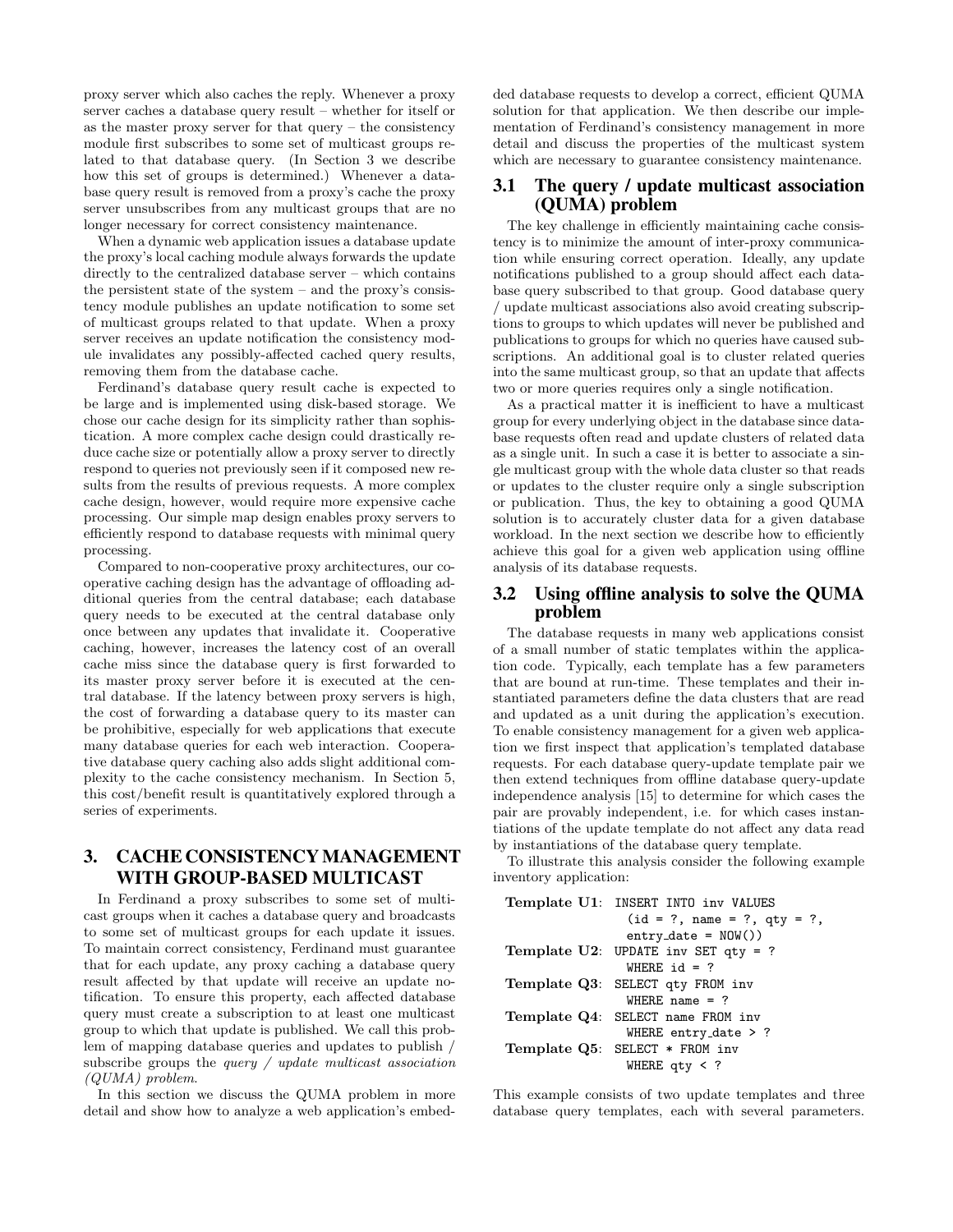| Template    | Associated Multicast Groups                       |  |
|-------------|---------------------------------------------------|--|
| Template U1 | $\{GroupU1:NAME=?, GroupU1\}$                     |  |
| Template U2 | $\{GroupU2\}$                                     |  |
| Template Q3 | ${G_{\text{ROUPU1:NAME=}}$ ?, $G_{\text{ROUPU2}}$ |  |
| Template Q4 | $\{GroupU1\}$                                     |  |
| Template Q5 | {GROUPU1, GROUPU2}                                |  |

Figure 3: A correct QUMA solution for our sample inventory application.

Template U1 affects instantiations of Template Q3 when the same name parameter is used. Template U1 also affects any instantiation of Template Q4 for which the entry date was in the past, and instantiations of Template Q5 whose quantity parameter was greater than that of the newly inserted item. Template U2 affects instantiations of Template Q3 whose name matches the id parameter that was used, is independent of Template Q4, and affects instantiations of Template Q5 if the change in the item's quantity traverses the database query's quantity parameter.

Consider a multicast group based on the data affected by instantiations of Template U1, called GroupU1. Correct notification will occur for updates from this template if queries of Template Q3, Template Q4, and Template Q5 all create a subscription to GroupU1 and all such updates publish to GroupU1. A slightly better solution, however, is to additionally consider parameter bindings instantiated at runtime and use a more extensive data analysis, noting that an update of Template U1 affects a database query of Template Q3 only if they match on the "name" parameter. To take advantage of this fact we can bind the value of the "name" parameter into the multicast group at runtime. In this association, queries of Template Q1 subscribe to GROUPU1:NAME=? for the appropriate parameter binding. Updates published to the bound group  $G_{\text{ROUP}}U1:\text{NAME}=?$ will then result in a notification only if the name parameters match, reducing the number of unnecessary notifications. The disadvantage of this approach is that the number of possible multicast groups is proportional to the template parameter instances instead of to the number of database query-update pairs. Fortunately, existing publish / subscribe systems efficiently support large numbers of multicast groups.

Figure 3 shows a correct QUMA solution for our sample inventory application. A question mark in the group name indicates that the appropriate parameter should be bound at runtime when the template is instantiated. Suppose that proxy server A starts with a cold cache. If proxy A caches a database query of Template Q3 with the parameter "fork" it would then subscribe to the topics GROUPU1:NAME=FORK and GROUPU2. If proxy server  $B$  then used Template U1 to insert a new item with the name "spoon" then  $B$  would publish update notifications to the groups GroupU1:name= spoon and GroupU1.

We previously described a wider range of QUMA solutions and created an evaluative framework to compare them as part of a technical report [12]. In practice, the solution we describe can efficiently map queries and updates to multicast groups when those queries and updates use only equality-based selection predicates, because the parameters embedded at run time often yield a precise match between the updates published to such groups and the queries affected. Database requests using range or other selection predicate types, joins, or aggregates are typically mapped to multicast groups that do not embed run time parameters, resulting in a higher number of unnecessary update notifications.

#### **3.3 Consistency management for Ferdinand**

Like most other modern database query-caching systems, Ferdinand relaxes consistency for multi-statement transactions and therefore is ill-suited for circumstances where multistatement transactional consistency is strictly required. Ferdinand simply ensures that the contents of each database query cache remain coherent with the central database server, guaranteeing full consistency when only single-statement transactions are used. Ferdinand's consistency management system uses the offline workload analysis described above. We use a QUMA solution in which multicast groups correspond to the data clusters affected by each update template, much like the example QUMA solution. We manually generated the QUMA solution for each of our benchmark applications, but we believe the process is easily automated and are developing an application to do so.

In our implementation, for each multicast group there is a second "master" multicast group used for communication with master proxies. When a local cache miss occurs at a proxy server the proxy subscribes to all non-master groups related to the database query and waits for confirmation of its subscriptions before forwarding the database query to its master proxy server. A master proxy server for a database query similarly subscribes to all related master groups and waits for confirmation before forwarding the database query to the central database.

When an update occurs, notifications are first published to only the master groups for the update. Any master proxy servers for affected queries will receive the update notification, invalidate the affected queries and re-publish the update notification to the corresponding non-master groups, to which any other affected proxy servers will be subscribed.

This hierarchical implementation with master and nonmaster groups is necessary to correctly maintain consistency because publish / subscribe does not constrain the order of notification delivery to different subscribers to the same group. If we did not use these master groups, it would be possible for a non-master proxy to invalidate a database query's result and re-retrieve a stale copy from the master before the master receives the notification. If this were to occur, the non-master could cache the stale result indefinitely.

We have proven that given a reliable underlying publish / subscribe system, our consistency management design prevents stale database query results from being indefinitely cached at any proxy server. Specifically the publish / subscribe system must have the following two properties: (1) When a client subscribes to a publish / subscribe group, the subscription is confirmed to the client, and (2) A subscribed client is notified of all publications to a group that occur between the time the client's subscription to the group is confirmed and the time the client initiates an unsubscription from the group. Also, the central database must provide a slightly stronger guarantee than standard one-copy serializability: for non-concurrent transactions  $T_1$  and  $T_2$  at the central database such that  $T_1$  commits before  $T_2$  begins,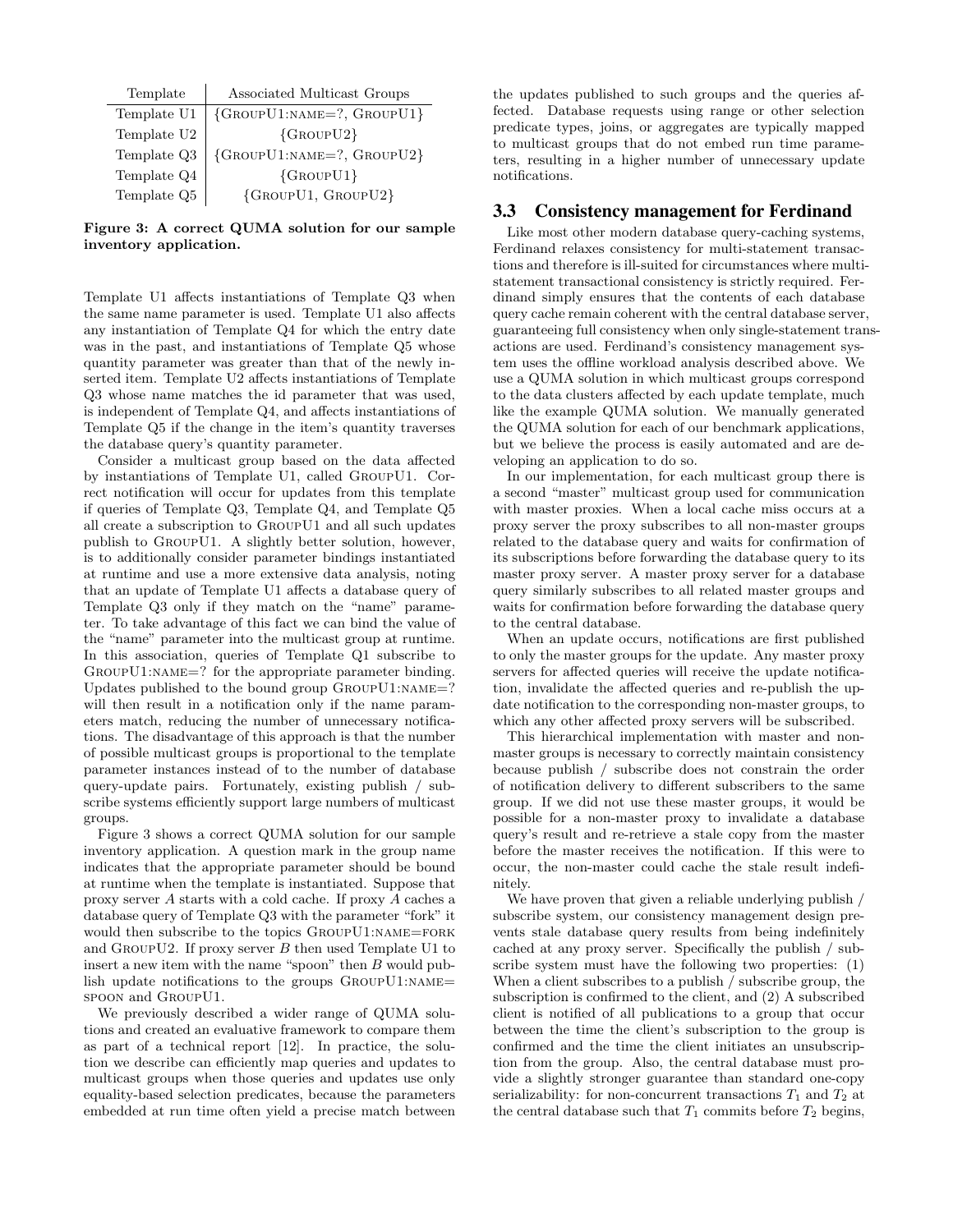$T_1$  must appear before  $T_2$  in the database's serial ordering of transactions. These properties enable us to prove the following theorem:

THEOREM 1. Let  $q$  be the result of some query  $Q$  executed at time  $t_Q$  and let  $U$  be any later update affecting  $Q$  executed at time  $t_U > t_Q$ , with  $t_Q$  and  $t_U$  defined by the serial ordering of transactions at the central database server. Query result q will be removed from any Ferdinand proxy that is already caching or will ever receive q.

For succinctness we only summarize the proof here and refer interested readers to Appendix A. In that section we precisely describe various algorithms at Ferdinand's proxy servers. We then use the above reliability guarantee to first show that all master proxies caching  $q$  will receive an update notification invalidating  $q$ , and then show that all other proxies caching q will receive a similar update notification. The publish / subscribe system's confirmation of subscriptions and reliability guarantee enables us to constrain event orderings at the proxy servers. When combined with Ferdinand's algorithms and serializability guarantees at the central database those properties enable us to prove that race conditions cannot prevent invalidation of stale cached query results. As the back-end database server progresses through series of states, Ferdinand guarantees that each materialized query result at each cache will also progress, possibly skipping some states. The view at a cache can be stale briefly but no view can remain stale indefinitely.

# **4. FERDINAND PROTOTYPEIMPLEMEN-TATION**

This section describes our implementation of the Ferdinand prototype. Ferdinand incorporates several open-source software projects and three components that we contribute: a main Ferdinand proxy module, a Ferdinand cache module, and a Ferdinand driver at the database server. All custom Ferdinand components are implemented with Java 1.5.0.

Each proxy server runs the Apache Tomcat server as a static cache and as a servlet container to execute web applications. The main Ferdinand module at each proxy is written as a Java 1.5.0 JDBC driver, that client applications use to interact with the database. The main proxy module communicates with the Ferdinand cache module, which transparently provides both local and cooperative caching and cache consistency management.

The Ferdinand cache module also executes at each proxy server. For cooperative caching we use the Pastry [24] overlay as our distributed hash table; Pastry is based on PRR trees [23] to route network messages to their destination. For consistency management we use the Scribe [6] publish / subscribe system. Scribe is a completely decentralized multicast system also based on Pastry. Scribe incurs no storage load for empty multicast groups and supports efficient subscription and unsubscription for large networks and large multicast groups, without introducing hot spots in the network. Scribe, however, does not guarantee reliable delivery of messages in cases of node failure. To accommodate this fact Ferdinand would flush all its caches in such an event, resulting in a temporary performance degradation but uninterrupted correct operation.

The Ferdinand cache module's disk-based cache map is implemented as a relation within a MySQL4 database management system. The relation consists of the the hash code of each cached query as well as serialized copies of the JDBC query and query result, and is indexed by the hash code. To retrieve a query result we first hash the JDBC query object, select all matching entries from the disk-based cache, and then select the desired entry from the result set if present.

The cache module communicates with the Ferdinand server module as needed to access the central database. The database server uses MySQL4 as the backend database, which our server module accesses locally using the MySQL Connector/J JDBC driver.

The evaluation of Ferdinand under various failure scenarios is future work. However, our use of a widely accepted DHT overlay and publish / subscribe implementation ensures that our experimental results faithfully reflect the overhead of failure management during normal operation.

## **5. EVALUATINGTHEPERFORMANCEOF FERDINAND**

This section evaluates of our Ferdinand prototype. Ferdinand contains several enhancements over previous query caching work: distributed cooperative query caching, and the use of publish / subscribe as our consistency management infrastructure. Our primary goal was to determine the relative contribution of each enhancement to overall performance. To evaluate the performance contribution of our cooperative caching design we compared Ferdinand's performance to several alternative approaches commonly used to scale web applications. We then evaluated how the performance of DHT-based cooperative caching changes as interserver network latency increases. Finally, we analyzed the contribution of publish / subscribe-based consistency management compared to a simpler broadcast-based system for propagating update notifications.

Section 5.1 describes the environment and benchmark web applications we used to evaluate Ferdinand. Section 5.2 discusses the performance of cooperative query caching and Section 5.3 describes our evaluation of Ferdinand's performance in higher-latency environments. Section 5.4 analyzes our publish / subscribe-based consistency management system.

#### **5.1 Evaluation methodology**

We conducted all experiments on the Emulab testbed [27]. Our central database server and each proxy server ran on 3 GHz Intel Pentium Xeon systems with 1 GB of memory and a large 10,000 RPM SCSI disk. Our experiments model two distinct network scenarios. First, we have a centralized proxy infrastructure in which the Ferdinand proxy network is co-located with the backend database in the same data center. For these experiments each proxy server was connected to the central database through a 100 Mbit switch. Benchmark clients were executed on separate 850 MHz client servers, directly connected to the proxy servers with high speed point-to-point links. Our second scenario models the Ferdinand infrastructure as being distributed by a thirdparty content delivery service. For this scenario we increased the proxy-to-proxy and proxy-to-database latencies, with the latency being an independent variable in the experiments.

We evaluated Ferdinand's performance using three benchmark applications: a modified version of the TPC-W bookstore [26], the RUBiS auction [21], and the RUBBoS bul-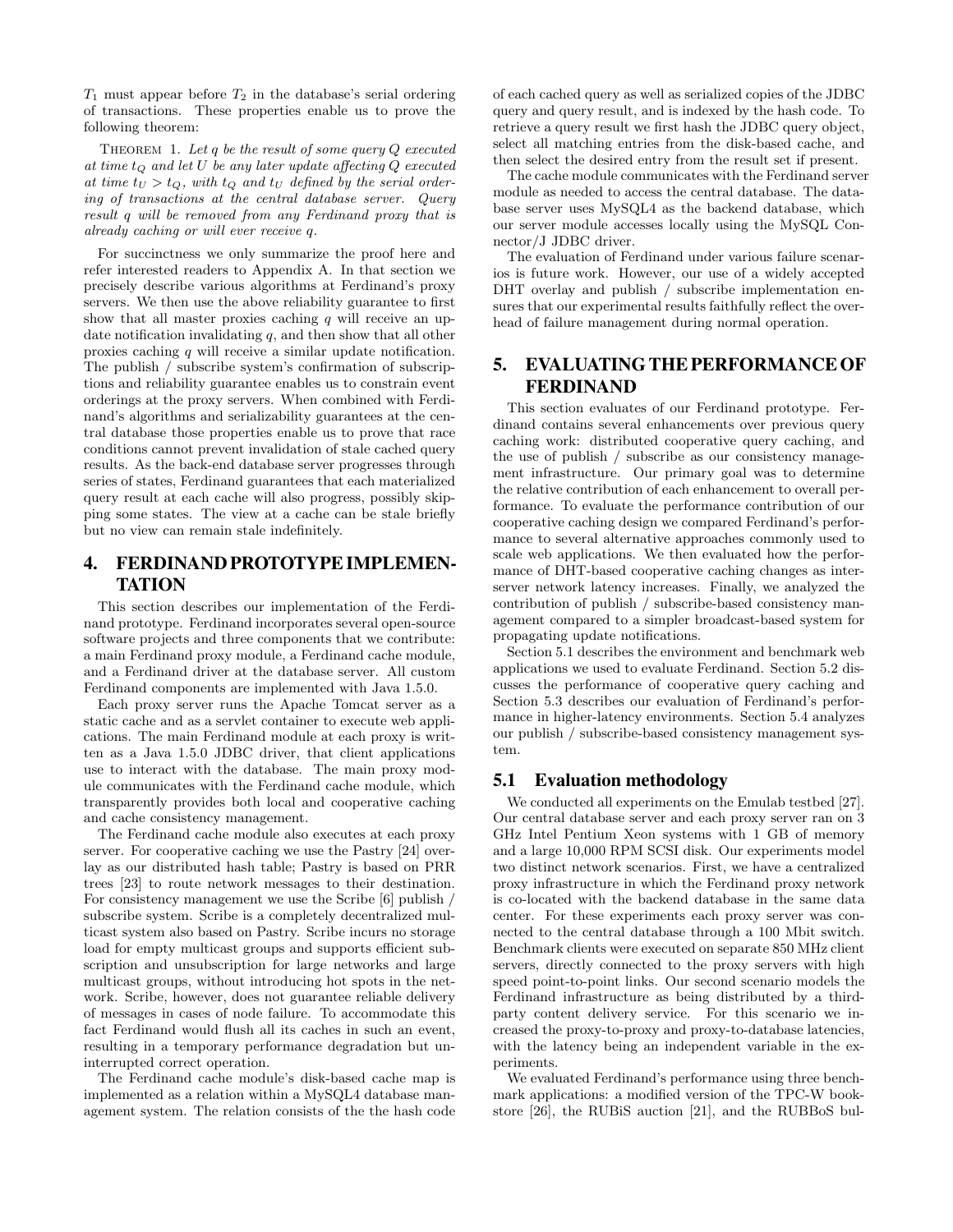

Figure 4: Throughput of Ferdinand compared to other scalability approaches.

letin board benchmarks. The TPC-W bookstore simulates the activity of users as they browse an online bookstore. Each emulated browser sends a request to the web server, waits for a reply, and then "thinks" for a moment before sending another request. Eventually each emulated browser concludes its session and another emulated browser is simulated by the benchmark. In each of our experiments we used the standard TPC-W think times and session times, exponentially distributed around means of 7 seconds and 15 minutes, respectively. We used a large configuration of the bookstore database composed of one million items and 86,400 registered users, with a total database size of 480 MB.

Our implementation of the bookstore benchmark contained one significant modification. In the original benchmark all books are uniformly popular. Our version used a more realistic Zipf distribution based on Brynjolfsson et al.'s work [5]. Specifically, we modeled book popularity as  $log Q = 10.526$ −  $0.871 \log R$  where R is the sales rank of a book and Q is the number of copies sold in a short period of time.

The bookstore benchmark can be configured to generate distinct workloads with different distributions of queries and updates. We used two such configurations: the "browsing mix" and the "shopping mix." In the browsing mix 95% of emulated browser sessions do not make a purchase, while 5% do. In the shopping mix 20% of users make a purchase.

The RUBiS auction and RUBBoS bulletin board benchmarks also conform to the TPC-W model of emulated browsers, and we used similar browsing parameters of 7 seconds and 15 minutes. Our version of the RUBiS auction database contained 33,667 items and 100,000 registered users, totaling 990 MB. A typical web interaction in the auction benchmark requires more computation than for the bookstore, so even non-caching architectures can scale the benchmark well. The auction is extremely read-oriented compared to even the bookstore's browsing mix, but many auction queries embed the current time (e.g. "Show all auctions that end within an hour of now") and thus never result in a cache hit. Note that an application designer who was aware of a Ferdinand-like infrastructure might improve cache performance by rewriting these queries such that they were not all distinct. For the RUBBoS bulletin board benchmark we used a database containing 6,000 active stories, 60,000 old stories, 213,292 comments, and 500,000 users, totaling 1.6 GB. For the bulletin board some web interactions issue dozens of database requests, with each request being an efficient query whose result can be retrieved from an index (e.g. retrieving user information for every user who commented on a story). These web interactions often result in many cache hits but still require many interactions with the backend database.

Overall, the bookstore benchmark contains a higher proportion of update transactions than either the auction or bulletin board benchmarks. For the bookstore shopping mix about 14% of the database interactions are updates, while only 7% are updates for the auction and 2% for the bulletin board. These benchmarks are much more similar to each other, however, when considering the proportion of updates per web request rather than the proportion of updates per database request: 20-25% of web interactions cause updates for each benchmark. This difference is because the auction and bulletin board benchmarks sometimes execute many database queries for a single web request, as mentioned above.

For all benchmarks we partitioned user requests so that an assigned proxy server handled all requests from each particular user. All experiments were conducted with warm proxy caches, generated from long benchmark executions of about six hours. The primary metric for each benchmark is its maximum throughput produced for a given responsetime threshold. For the TPC-W bookstore the maximum throughput is defined as the maximum number of web interactions per second (WIPS) sustained over a measurement period while responding to 90% of each type of interaction faster than a given response-time threshold for that interaction type. We used response-time thresholds for each interaction type as given in the TPC-W specification; for most servlets the interaction threshold is 3 seconds, but the threshold is longer for several interaction types. For the RUBiS auction and RUBBoS bulletin board benchmarks we defined the maximum throughput similarly, as the maximum WIPS sustained while keeping the response time under three seconds for 90% of all interactions. For the bookstore browsing mix we used a network of 12 proxy servers, and we used 8 proxy servers for the shopping mix, the auction benchmark, and the bulletin board benchmark. For all benchmarks we generated the necessary indices and configured the backend database to attempt to maximize performance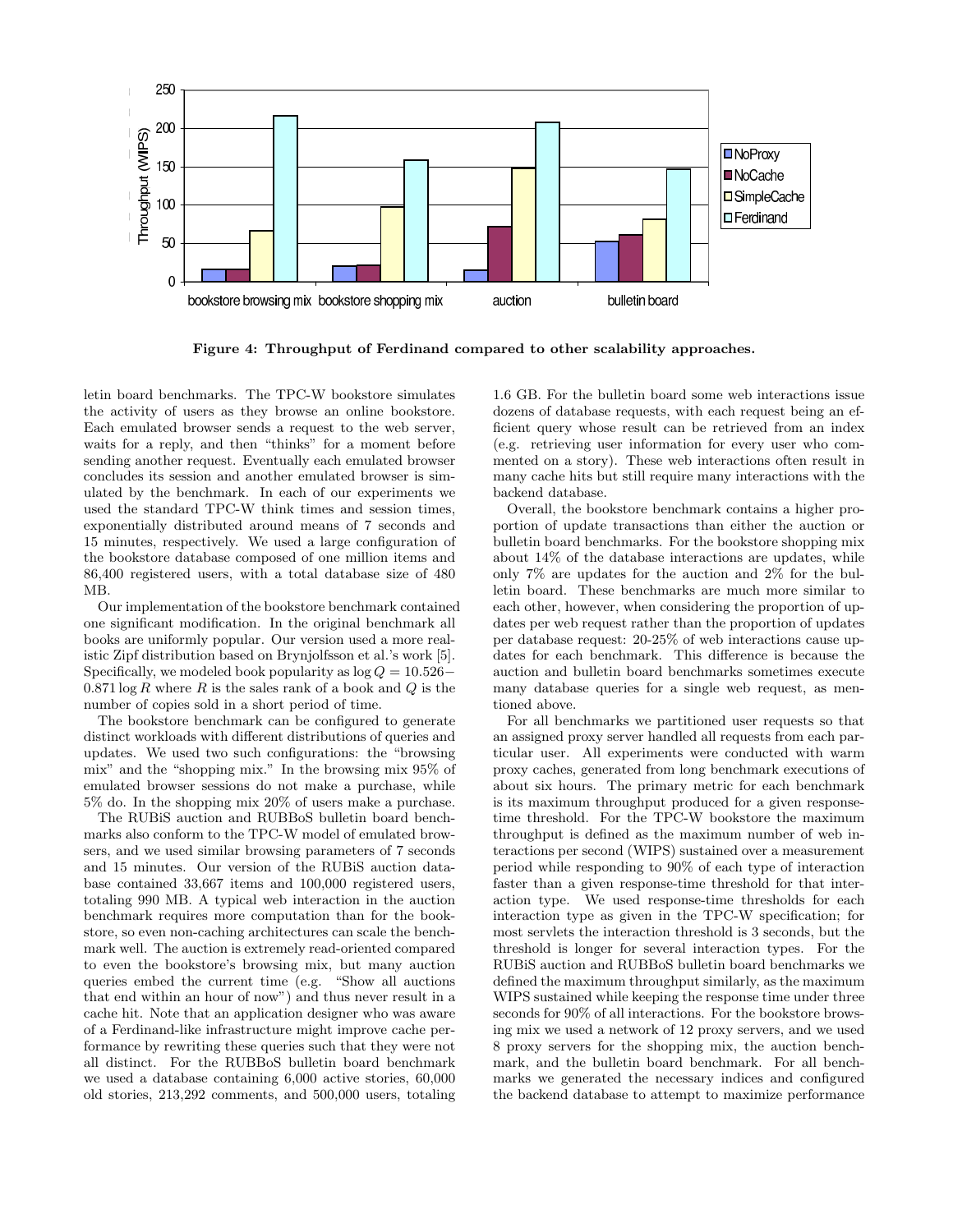|                        | <b>SIMPLECACHE</b> | Ferdinand |
|------------------------|--------------------|-----------|
| bookstore browsing mix | 17%                | $7\%$     |
| bookstore shopping mix | 22%                | 14\%      |
| auction                | 40\%               | 17%       |
| bulletin board         | 20%                | $11\%$    |

Table 1: Cache miss rates for Ferdinand and Simple- $C$ ACHE.

for a centralized environment – including enabling MySQL's internal query result caching feature – so that Ferdinand's performance gains are not merely a reflection of inefficiencies at the central database server.

#### **5.2 The performance of DHT-based cooperative query caching**

To evaluate the usefulness of cooperative caching we compared performance of four approaches: (1) NoProxy, a centralized three-tier system with no proxy servers and only the centralized database server cache, (2) NOCACHE, a centralized database server with proxies that executed the web and application server but performed no proxy caching, (3) SimpleCache, a Ferdinand-like system where each proxy server had a stand-alone query cache but forwarded all cache misses directly to the central database, and (4) Ferdinand, which extends SIMPLECACHE with a cooperative proxy cache. No-Proxy included Apache Tomcat and MySQL at the central server much like a Ferdinand proxy. Like Ferdinand, SimpleCache also used a disk-based query cache and publish / subscribe for cache consistency management.

Figure 4 shows the maximum throughput, under the response-time threshold, for each caching approach and each of our benchmarks, and Table 1 shows the average cache miss rates for SimpleCache and Ferdinand. The performance of NOCACHE was only marginally better than NO-Proxy for the data-intensive bookstore and bulletin board benchmarks. Replicating the web and application server significantly scaled the more computational auction benchmark, but the central database eventually became a performance bottleneck even for this workload. SIMPLECACHE's scalability was much better, attaining better than four times the throughput than NoProxy for both bookstore workloads. SIMPLECACHE's relative performance gain was not as significant for the auction or bulletin board benchmarks, but still significantly improved upon the throughput of the noncaching system. These results emphasize the importance of shielding queries from the database server to scale the overall system. For the auction benchmark, the cache miss rate is simply too high to support significant scaling, as Table 1 shows. For the bulletin board, SIMPLECACHE successfully shielded the database server from most database queries. Some bulletin board Web interactions, however, resulted in a large number of cache misses and required many rounds of communication between the proxy server and the central database. For those interactions, the many rounds of communication prevented a significant improvement of end-user latency, limiting the overall scalability although reducing load on the central database system.

Ferdinand outperformed SIMPLECACHE for all workloads. It achieved an overall factor of 13.4 scale-up on the bookstore browsing mix compared to the NoProxy system – about a factor of 3 compared to SimpleCache. For the auction benchmark Ferdinand improved throughput by 40%



Figure 5: Throughputs of Ferdinand and Simple-Cache as a function of round trip server-to-server latency.

compared to SIMPLECACHE's traditional caching approach, gaining about a factor of 3 compared to the non-caching system. For the bulletin board Ferdinand improved throughput by about 80% compared to SIMPLECACHE, and a factor of about 2.5 compared to NOCACHE. Ferdinand's cache hit rate was substantially better than SIMPLECACHE for all workloads, indicating that even though a query result may be missing from a local cache it is likely that another proxy server is already caching the relevant result.

Ferdinand's high overall scalability is a tribute to the cooperative cache's ability to achieve high cache hit rates and Ferdinand's efficient lightweight caching implementation. With Ferdinand's minimal query processing, the cost of responding to a query at a Ferdinand proxy server is less than the cost of responding to a query in the NoProxy system, even with MySQL's centralized query result cache.

## **5.3 Ferdinand in higher-latency environments**

Our next experiment evaluates a CDN-like deployment of Ferdinand in which the proxy servers are placed in various positions on the Internet and are distant from each other and the central database. The maximum throughput of both Ferdinand and SimpleCache changes in such an environment, as the response times get too long and exceed the latency thresholds. Ferdinand's performance, however, might be additionally hindered since a query that misses at both the local and master caches requires multiple highlatency network hops rather than just one.

Figure 5 compares the throughput of SIMPLECACHE to Ferdinand as a function of server-to-server round trip latency, for the bookstore browsing mix. As network latency increased the performance of both caching systems decreased, as expected. The magnitude of performance degradation was worse for Ferdinand than for SIMPLECACHE as feared. Even though Ferdinand suffers fewer cache misses than SimpleCache, the cost of these cache misses becomes prohibitive as the network latency increases. For low- and medium-latency environments, however, Ferdinand continued to significantly outperform the traditional caching system.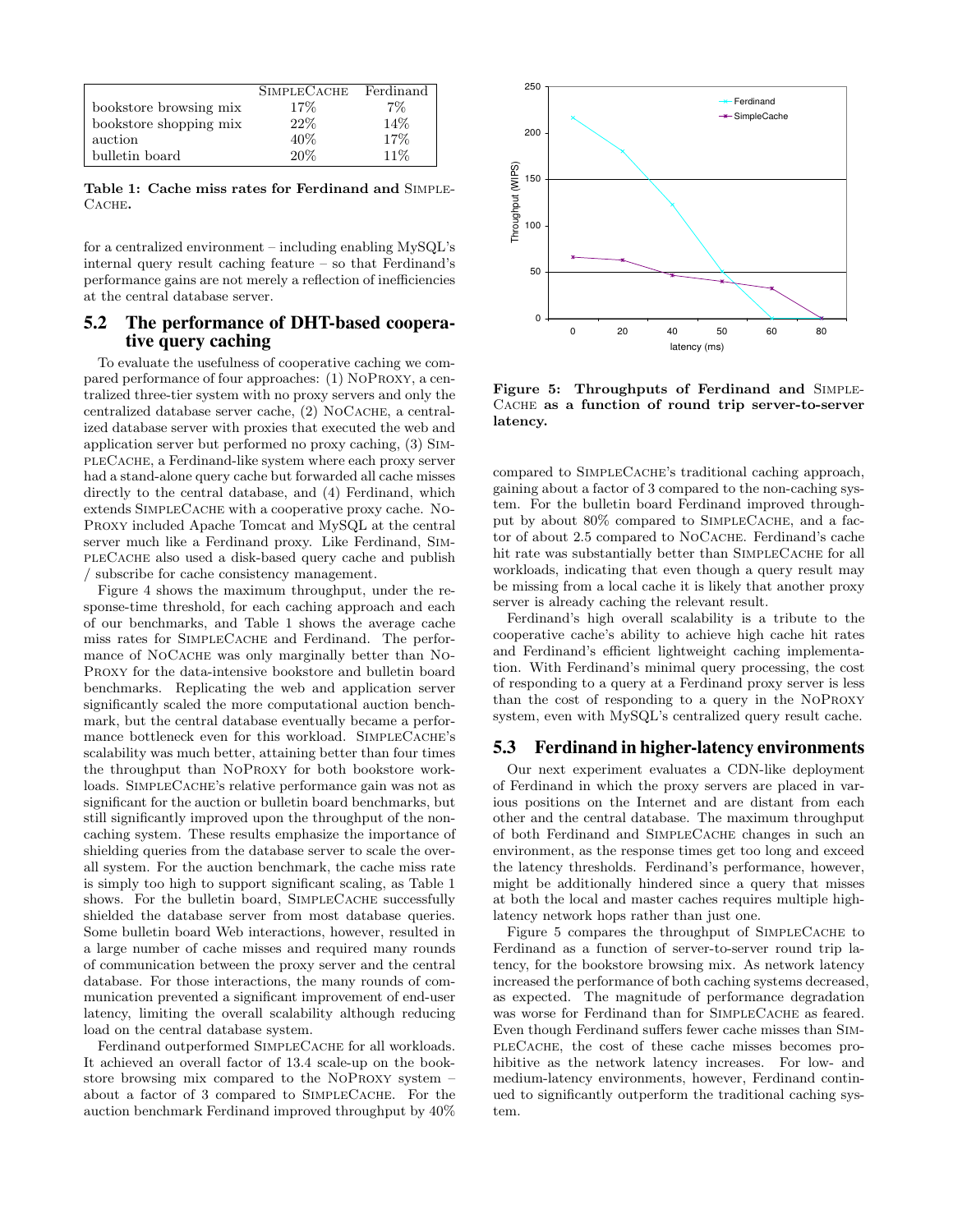The performance of both Ferdinand and SIMPLECACHE in high latency environments is largely a consequence of the standard throughput metric that we used. Most servlets in the bookstore benchmark execute just one or two database requests, but several servlets (the bookstore "shopping cart," for instance) sometimes execute many. As the latency between the application server and database server increased it was increasingly difficult for the servlet to successfully respond within the threshold for that interaction type, and the overall system needed to be increasingly lightly loaded to succeed. In this environment the response times of most interactions were still far below their latency thresholds. With an 80 millisecond server-to-server round trip latency, however, neither Ferdinand nor SIMPLECACHE could routinely respond to the shopping cart servlet successfully within its 3-second time bound. With 60 millisecond serverto-server latency SIMPLECACHE succeeded by a small margin at low system loads, while Ferdinand always required at least 3.2 seconds each for the slowest 10% of shopping cart interactions and thus did not qualify by the standards of the throughput metric. Even in this environment, however, Ferdinand could sustain high loads (over 100 WIPS) while only slightly violating the latency bounds. If an application designer was aware of Ferdinand, he might rewrite these applications to reduce the number of queries needed to produce the shopping cart page or even execute independent queries in parallel.

Overall, Ferdinand achieved much greater scalability than all other database query-caching methods of which we are aware. The performance of our SIMPLECACHE implementation is similar to other work in this area, and it achieved cache hit rates and throughput gains comparable to previous query-caching systems [17]. In low latency network environments Ferdinand outperformed SIMPLECACHE on all workloads we examined by providing a higher throughput for the same response-time bound. Our results also demonstrate that DHT-based cooperative caching is a feasible design even in some medium-latency environments expected for a CDN-like deployment. Finally, note that Ferdinand improves the price-to-performance ratio compared to SimpleCache for most environments since both systems use the same hardware configuration.

#### **5.4 The performance of publish / subscribe consistency management**

Finally, we determined the performance contribution of publish / subscribe as the mechanism for propagating update notifications. Previous query-caching work has focused primarily on two alternative approaches: (1) BROADCASTbased designs in which the central database broadcasts each update to every proxy server, and (2) a directory-based approach in which the central server tracks (or approximately tracks) the contents of each proxy's cache and forwards updates only to the affected proxy servers. The development of efficient directories for consistency management is part of our on-going work and here we compared Ferdinand just to the broadcast-based approach.

We implemented BROADCAST within a Ferdinand-like system. We remove our publish / subscribe-based consistency management and had the central database server instead broadcast each update notification to every proxy server. Like Ferdinand, BROADCAST uses DHT-based cooperative query result caching so that we are only comparing their



Figure 6: Throughput of Ferdinand compared to broadcast-based consistency management.

invalidation mechanisms.

Figure 6 compares the performance of Ferdinand to our Broadcast implementation. To ease comparison with our above results we've also included the SIMPLECACHE system with publish / subscribe-based consistency management.

For both mixes of the bookstore benchmark, BROADCAST's consistency management became a performance bottleneck before Ferdinand's cache miss rate otherwise limited system scalability. Even the relatively read-heavy browsing mix contained enough updates to tax the consistency management system, and Ferdinand far outperformed the alternative approach. The comparison with SIMPLECACHE's performance is also notable. For the browsing mix, BROADCAST only modestly outperformed SIMPLECACHE, even though Broadcast used DHT-based cooperative caching. For the shopping mix the update rate was sufficiently high that SimpleCache even outperformed Broadcast, confirming that consistency management can limit overall performance even for traditional query caching methods.

For the auction and bulletin board benchmarks the readdominated nature of the workloads prevented consistency management from becoming the limiting factor. For these benchmarks, the system only processed about ten updates per second for even the scaled throughputs reached by SimpleCache and Ferdinand, and update notifications were easily propagated in both consistency approaches.

Overall these results demonstrate that attaining good scalability with query caching can require key improvements over both traditional caching and consistency management methods, showing that cooperative caching and publish / subscribe-based invalidation are both critical to Ferdinand's overall performance.

#### **6. RELATED WORK**

There exists a large body of work on scaling the database component in three-tiered architectures. IBM DBCache [2, 17], IBM DBProxy [3], and NEC CachePortal [16] all implement database query caching for web applications. Of these DBProxy uses a relation-based cache representation and sophisticated query processing at each proxy server, en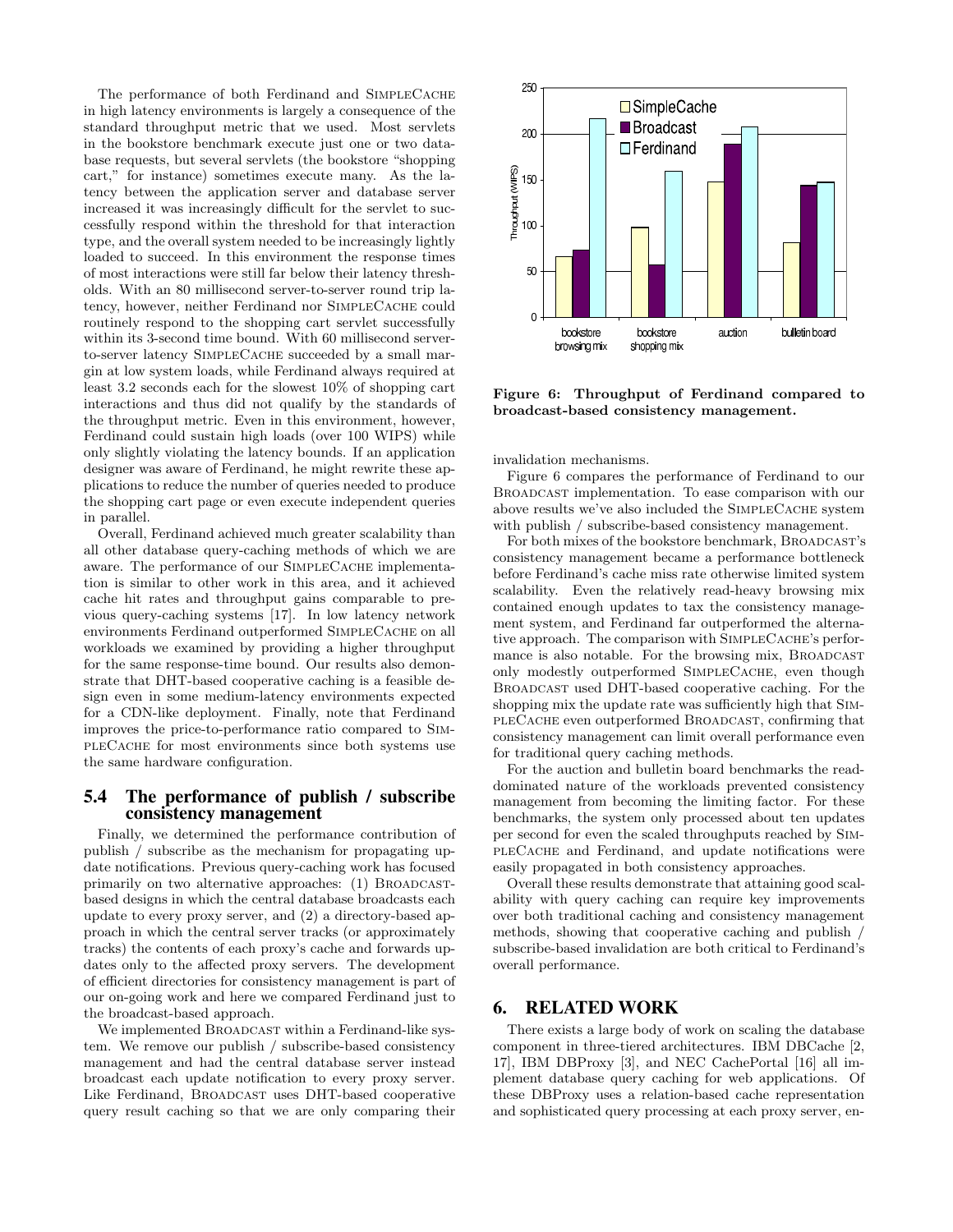abling a proxy to generate a response to an uncached query if the result can be composed from data retrieved by other cached queries. Each of these systems uses some form of centralized consistency management and implements the same consistency model as Ferdinand: each cache is kept coherent with the central database, but transactional consistency is not guaranteed for multi-statement transactions that use the query cache.

An alternative approach to query caching is to explicitly replicate the database at each proxy server. Full database replication, such as that done by C-JDBC [20], requires all updates to be broadcast to every proxy server and does not scale well on many workloads. Partial replication of the database at each proxy server can reduce the cost of consistency management, but also reduces the set of queries that each proxy can answer and raises the question of what data to place at each proxy server. Some promising work in this area includes GlobeDB [25] and GlobeTP [13], both of which focus on automatic data placement in partial replication systems. In particular, GlobeTP uses a template-based analysis similar to the analysis we use to generate a query / update multicast association. Like the query caching systems above, both GlobeDB and GlobeTP implement a consistency model similar Ferdinand's. One key advantage of Ferdinand (and other query caches) over these systems is its ability to automatically adapt to changes in the workload over time without having to re-partition or re-replicate the database.

Distributed hash tables have been used to implement caches in several other settings, including a number of peer-to-peer caches of static web content, e.g. Squirrel [14]. To the best of our knowledge no one has previously studied the performance of DHTs for database query caching; without scalable consistency management, distributed caches offer little advantage over traditional caching systems.

Group communication has long been among the tools used to facilitate database replication, e.g. Gustavo Alonso's 1997 work [1]. Recently, Chandramouli et al. [10] used contentbased publish / subscribe to propagate update notifications for distributed continuous queries, much as we do using topic-based publish / subscribe for consistency management. In addition to the difference in application setting, a key distinction between their work and Ferdinand is our use of offline analysis to improve the mapping of database requests into the publish / subscribe system.

Others have used application-level analysis to improve the performance of replication. Amiri et al. [4] exploited templates to scale consistency maintenance, while Gao et al. [11] demonstrate application-specific optimizations to improve replication performance for TPC-W. Challenger et al. [8] analyzed the data dependencies between dynamic web pages and the back-end database to maintain the coherence of the dynamic content in proxy caches. Challenger et al. [9] later extended their work to determining the dependencies between fragments of dynamic web pages and the backend database, and in [7] Chabbouh and Makpangou showed how to use an offline analysis similar to ours to determine the dependencies between a web application's templated database requests and the dynamic page fragments they affect.

Finally, we have previously studied several problems related to database query result caches in CDN-like environments. In [18] we considered the problem of maintaining the consistency of private data in such a system. We showed that the cost of consistency maintenance often increased as more stringent privacy was required, and developed analytical techniques to predict the scalability of consistency maintenance given a particular set of privacy requirements. In [19] we showed how to automatically modify queries and updates to improve the accuracy of invalidation of private data in the setting above. This paper extends our previous work in several key ways. First, all of our previous work used a single-tier cache design, in which each proxy server cached results alone without sharing results with other proxy servers. All of our previous experimental work only evaluated the feasibility of query result caching by measuring the performance of single-proxy implementations: this paper represents our first full-scale implementation and evaluation of a proxy-based caching system. Finally, although we outlined our high-level design for publish / subscribe consistency management in [22], this paper is the first evaluation of our full architecture and is the first quantitative demonstration that simple cache consistency management can be the scalability bottleneck even when all updates are sent to a central back-end database server.

#### **7. CONCLUSIONS**

The central database server is often the performance bottleneck in a web database system. Database query caching is one common approach to scale the database component, but it faces two key challenges: (1) maintaining a high cache hit rate to reduce the load on the central database server, while (2) efficiently maintaining cache consistency as the database is updated.

This paper introduces Ferdinand, the first proxy-based cooperative database query cache with fully distributed consistency management for web database systems. To maintain a high cache hit rate and shield queries from the central database server, Ferdinand uses both a local database query cache on each proxy server and a distributed cache implemented using a distributed hash table. Each proxy's cache is maintained as a simple disk-based map between each database query and a materialized view of that query's result. To efficiently maintain cache consistency Ferdinand uses a scalable topic-based publish / subscribe system. A key challenge in using publish / subscribe for consistency management is to map database queries and updates to multicast groups to ensure that an update's notification is sent to every cache affected by that update. In this paper we showed how to use an offline analysis of queries and updates to determine their dependencies and create an efficient database query / update multicast association.

To evaluate Ferdinand we implemented a fully functioning prototype of both Ferdinand and common competing approaches to database query caching and consistency management. We then used several standard web application benchmarks to show that Ferdinand attains significantly higher cache hit rates and greater scalability than the less sophisticated designs. Finally, we demonstrated that both of our major enhancements – improved cache hit rates and efficient consistency management – are important factors in Ferdinand's overall performance gain.

#### **7.1 Future work**

We continue to work on several questions introduced by Ferdinand and other database query-caching systems. If Ferdinand is implemented in a CDN-like environment and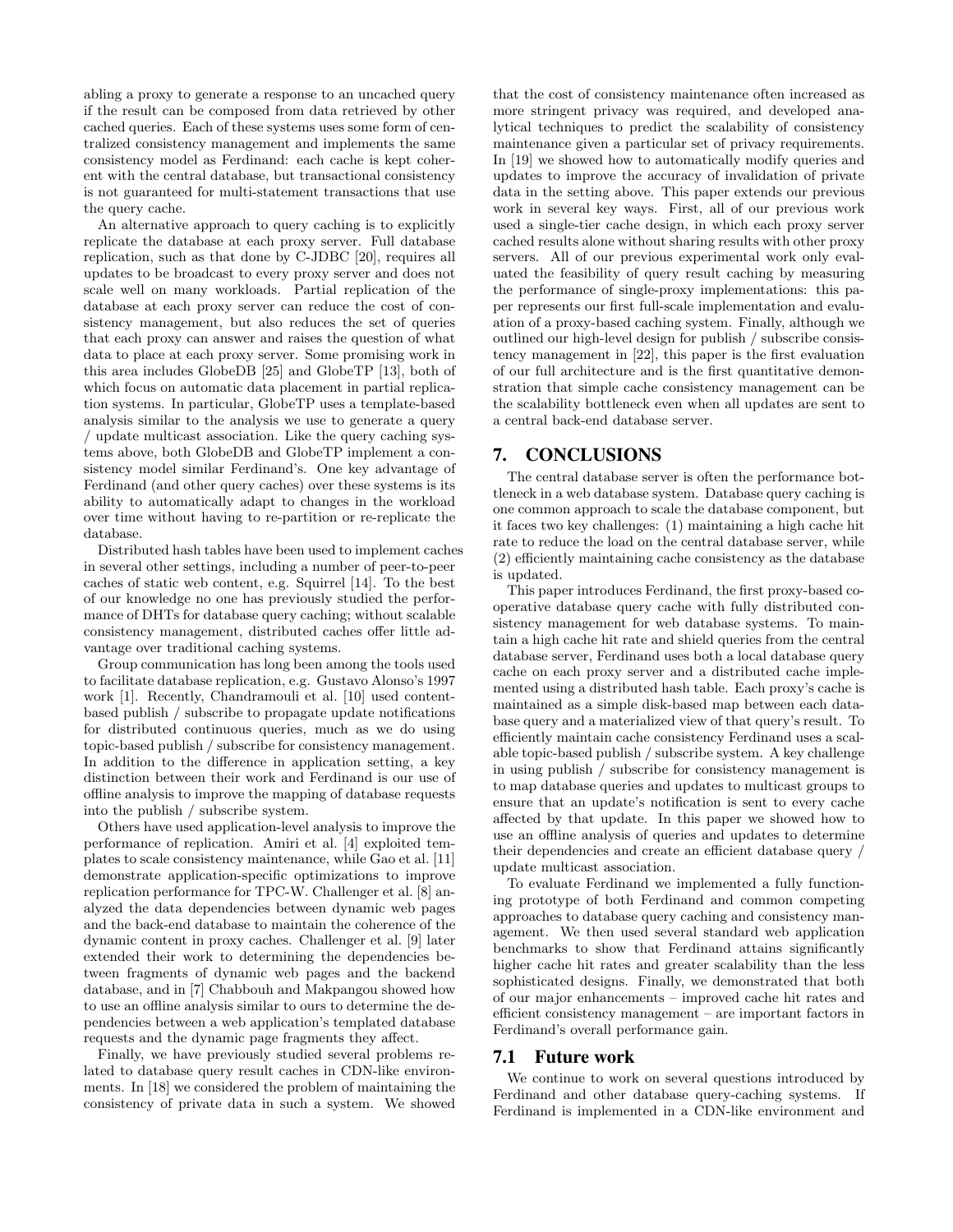latency is introduced between the database and application servers, performance is significantly degraded for applications that require repeated interactions with the database. Existing applications, however, are not written with consideration of this environment and can be needlessly inefficient in that setting. We are developing automated compiler optimization-like techniques to improve the application-database interaction for such an environment.

Also, our implementation of Ferdinand attempts to cache every database query result regardless of the likelihood that the result will be used before it is invalidated. Excessive caching of unused database query results can tax the consistency management system since each such occurrence might require a subscription, notification of an invalidating update, and unsubscription from multiple multicast groups. We seek automated offline and adaptive online techniques to help prevent the caching of database query results unlikely to be used.

Finally, we seek to better evaluate Ferdinand against competing methods. We are developing an efficient directorybased consistency management implementation to further evaluate the contribution of publish / subscribe.

## **8. REFERENCES**

- [1] G. Alonso. Partial database replication and group communication primitives. In Proc. European Research Seminar on Advances in Distributed Systems, 1997.
- [2] M. Altinel, C. Bornhovd, S. Krishnamurthy, C. Mohan, H. Pirahesh, and B. Reinwald. Cache tables: Paving the way for an adaptive database cache. In Proc. International Conference on Very Large Data Bases, 2003.
- [3] K. Amiri, S. Park, R. Tewari, and S. Padmanabhan. DBProxy: A dynamic data cache for Web applications. In Proc. International Conference on Data Engineering, 2003.
- [4] K. Amiri, S. Sprenkle, R. Tewari, and S. Padmanabhan. Exploiting templates to scale consistency maintenance in edge database caches. In Proc. International Workshop on Web Content Caching and Distribution, 2003.
- [5] E. Brynojolfsson, M. Smith, and Y. Hu. Consumer surplus in the digital economy: Estimating the value of increased product variety at online booksellers. MIT Sloan Working paper No. 4305-03, 2003.
- [6] M. Castro, P. Druschel, A-M. Kermarrec, and A. Rowstron. SCRIBE: A large-scale and decentralised application-level multicast infrastructure. IEEE Journal on Selected Areas in Communication, October 2002.
- [7] I. Chabbouh and M. Makpangou. Caching dynamic content with automatic fragmentation. In G. Kotsis, D. Taniar, S. Bressan, I. K. Ibrahim, and S. Mokhtar, editors, iiWAS, volume 196 of books@ocg.at, pages 975–986. Austrian Computer Society, 2005.
- [8] J. Challenger, P. Dantzig, and A. Iyengar. A scalable system for consistently caching dynamic web data. In Proceedings of the 18th Annual Joint Conference of the IEEE Computer and Communications Societies, New York, New York, 1999.
- [9] J. Challenger, P. Dantzig, A. Iyengar, and K. Witting. A fragment-based approach for efficiently creating

dynamic web content. ACM Trans. Internet Techn., 5(2):359–389, 2005.

- [10] B. Chandramouli, J. Xie, and J. Yang. On the database/network interface in large-scale publish/subscribe systems. In Proc. ACM SIGMOD International Conference on Management of Data, 2006.
- [11] L. Gao, M. Dahlin, A. Nayate, J. Zheng, and A. Iyengar. Improving availability and performance with application-specific data replication. IEEE Transactions on Knowlege and Data Engineering, 17(1):106–120, Jan 2005.
- [12] C. Garrod, A. Manjhi, A. Ailamaki, P. Gibbons, B. M. Maggs, T. Mowry, C. Olston, and A. Tomasic. Scalable consistency management for web database caches. Technical Report CMU-CS-06-128, Carnegie Mellon University, July 2006.
- [13] T. Groothuyse, S. Sivasubramanian, and G. Pierre. Globetp: template-based database replication for scalable web applications. In Carey L. Williamson, Mary Ellen Zurko, Peter F. Patel-Schneider, and Prashant J. Shenoy, editors, Proc. International Conference on the World Wide Web, pages 301–310. ACM, 2007.
- [14] S. Iyer, A. Rowstron, and P. Druschel. Squirrel: A decentralized peer-to-peer web cache. In Proc. 21st ACM SIGACT-SIGOPS Principles of Distributed Computing, 2002.
- [15] A. Y. Levy and Y. Sagiv. Queries independent of updates. In Proc. International Conference on Very Large Data Bases, 1993.
- [16] W. Li, O. Po, W. Hsiung, K. S. Candan, D Agrawal, Y. Akca, and K Taniguchi. CachePortal II: Acceleration of very large scale data center-hosted database-driven web applications. In Proc. International Conference on Very Large Data Bases, 2003.
- [17] Q. Luo, S. Krishnamurthy, C. Mohan, H. Pirahesh, H. Woo, B. G. Lindsay, and J. F. Naughton. Middle-tier database caching for e-business. In Proc. ACM SIGMOD International Conference on Management of Data, 2002.
- [18] A. Manjhi, A. Ailamaki, B. M. Maggs, T. C. Mowry, C. Olston, and A. Tomasic. Simultaneous scalability and security for data-intensive web applications. In Proc. ACM SIGMOD International Conference on Management of Data, 2006.
- [19] A. Manjhi, P. B. Gibbons, A. Ailamaki, C. Garrod, B. M. Maggs, T. C. Mowry, C. Olston, A. Tomasic, and H. Yu. Invalidation clues for database scalability services. In Proc. International Conference on Data Engineering, 2007.
- [20] ObjectWeb Consortium. C-JDBC: Flexible database clustering middleware. http://c-jdbc.objectweb.org/.
- [21] ObjectWeb Consortium. Rice University bidding system. http://rubis.objectweb.org/.
- [22] C. Olston, A. Manjhi, C. Garrod, A. Ailamaki, B. Maggs, and T. Mowry. A scalability service for dynamic web applications. In Proc. Conference on Innovative Data Systems Research (CIDR), 2005.
- [23] C. G. Plaxton, R. Rajaraman, and A. W. Richa.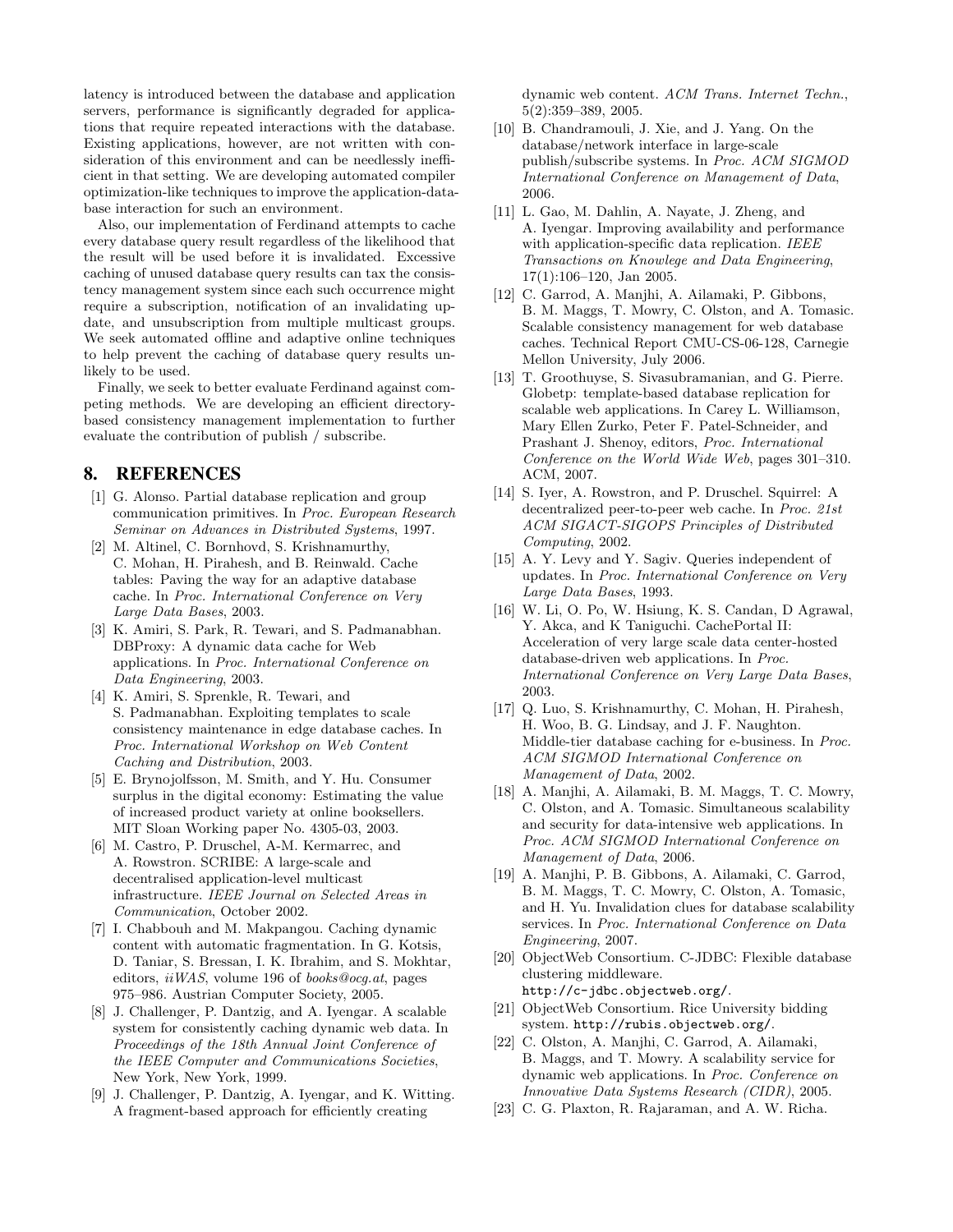Accessing nearby copies of replicated objects in a distributed environment. Theory of Computing Systems, 32:241-280, 1999.

- [24] A. Rowstron and P. Druschel. Pastry: Scalable, distributed object location and routing for large-scale peer-to-peer systems. In Proc. IFIP/ACM International Conference on Distributed Systems Platforms (Middleware), Heidelberg, Germany, November 2001.
- [25] S. Sivasubramanian, G. Alonso, G. Pierre, and M. van Steen. GlobeDB: Autonomic data replication for web applications. In Proc. International Conference on the World Wide Web, 2005.
- [26] Transaction Processing Council. TPC-W specification ver. 1.7. http://www.tpc.org/tpcw/.
- [27] B. White, J. Lepreau, L. Stoller, R. Ricci, S. Guruprasad, M. Newbold, M. Hibler, C. Barb, and A. Joglekar. An integrated experimental environment for distributed systems and networks. In Proc. Symposium on Operating Systems Design and Implementation, 2002.

## **APPENDIX**

# **A. CORRECTNESSOFFERDINAND'S CON-SISTENCY MANAGEMENT**

In this section we prove that Ferdinand's consistency management mechanism correctly invalidates all affected cached query results at each Ferdinand proxy server. We first describe the relevant Ferdinand algorithms: how queries, updates, and update notifications are processed by the proxy servers. We then prove our central theorem, first by showing that each affected query result is purged from the cache at that result's master server and then showing that it is purged from all other proxy caches.

The algorithm for processing a query at a local non-master proxy is:

- LQ1. Check cache for Q, return query result if present
- LQ2. Subscribe to all non-master groups related to Q, wait for confirmation
- LQ3. Hash Q and forward to master proxy for Q, wait for reply
- LQ4 Apply any notifications received since (2), add result to cache if it was not invalidated
- LQ5. Return query result

The algorithm for processing a query at its master proxy is:

- MQ1. Check cache for Q, return query result if present
- MQ2. Subscribe to all master groups related to Q, wait for confirmation
- MQ3. Forward Q to central database server, wait for reply
- MQ4. Apply any notifications received since (2), add result to cache if it was not invalidated MQ5. Return query result

The algorithm for processing an update:

U1. Forward update to central database server,

wait for reply

- U2. Publish update to all related master groups
- U3. Return update result

The algorithm for processing a master-group notification:

- MN1. Apply update, removing any affected queries from cache and marking any pending queries as invalid
- MN2. Republish update to all related non-master groups
- MN3. Unsubscribe from any master groups on which no remaining or pending queries depend

The algorithm for processing a non-master notification:

- LN1. Apply update, removing any affected queries from cache and marking any pending queries as invalid
- LN2. Unsubscribe from any groups on which no remaining cached or pending queries depend

We assume that the network, publish / subscribe system and database are reliable, and that the database's serializability guarantee is slightly stronger than standard one-copy serializability. In particular:

A1 The publish / subscribe system confirms subscriptions.

- A2 A subscribed client will be notified of all publications to a group that occur between the time the client's subscription is confirmed and the time the client initiates an unsubscription from the group.
- A3 If transactions  $T_1$  and  $T_2$  are non-concurrent at the central database such that  $T_1$  commits before  $T_2$  begins,  $T_1$  appears before  $T_2$  in the database's serial ordering of transactions.

These assumptions allow us to prove our central theorem:

THEOREM 1. Let  $q$  be the result of some query  $Q$  executed at time  $t_Q$  and let U be any later update affecting  $Q$  executed at time  $t_U > t_Q$ , with  $t_Q$  and  $t_U$  defined by the serial ordering of transactions at the central database server. Query result q will be removed from any Ferdinand proxy that is already caching or will ever receive q.

We prove this theorem in two parts. We first show that  $q$ will be invalidated from its master proxy server, and then prove a similar guarantee for any other proxies that ever receive q.

LEMMA 1. Let  $q$ ,  $Q$ , and  $U$  be as above. Then query result q will be invalidated at its master proxy by Ferdinand's consistency mechanism.

PROOF. Since  $U$  affects  $Q$  our query / update multicast association guarantees that there exists at least one master group  $\mathsf G$  such that  $Q$  ensures subscription to  $\mathsf G$  and  $U$ publishes a notification to G.

Consider the time  $t_{begin}$  at which the Q was begun at the central database, and the time  $t_{commit}$  at which U was committed. By assumption A3 we have  $t_{\text{beqin}} < t_{\text{commit}}$  since  $Q$  appears before  $U$  in the serial ordering of transactions at the central database.

Let  $t_{sub}$  be the time at which  $Q$ 's master proxy has confirmed its subscription to G (step MQ2) and let  $t_{pub}$  be the time at which notification of  $U$  is published to  $\mathsf{G}$  (step